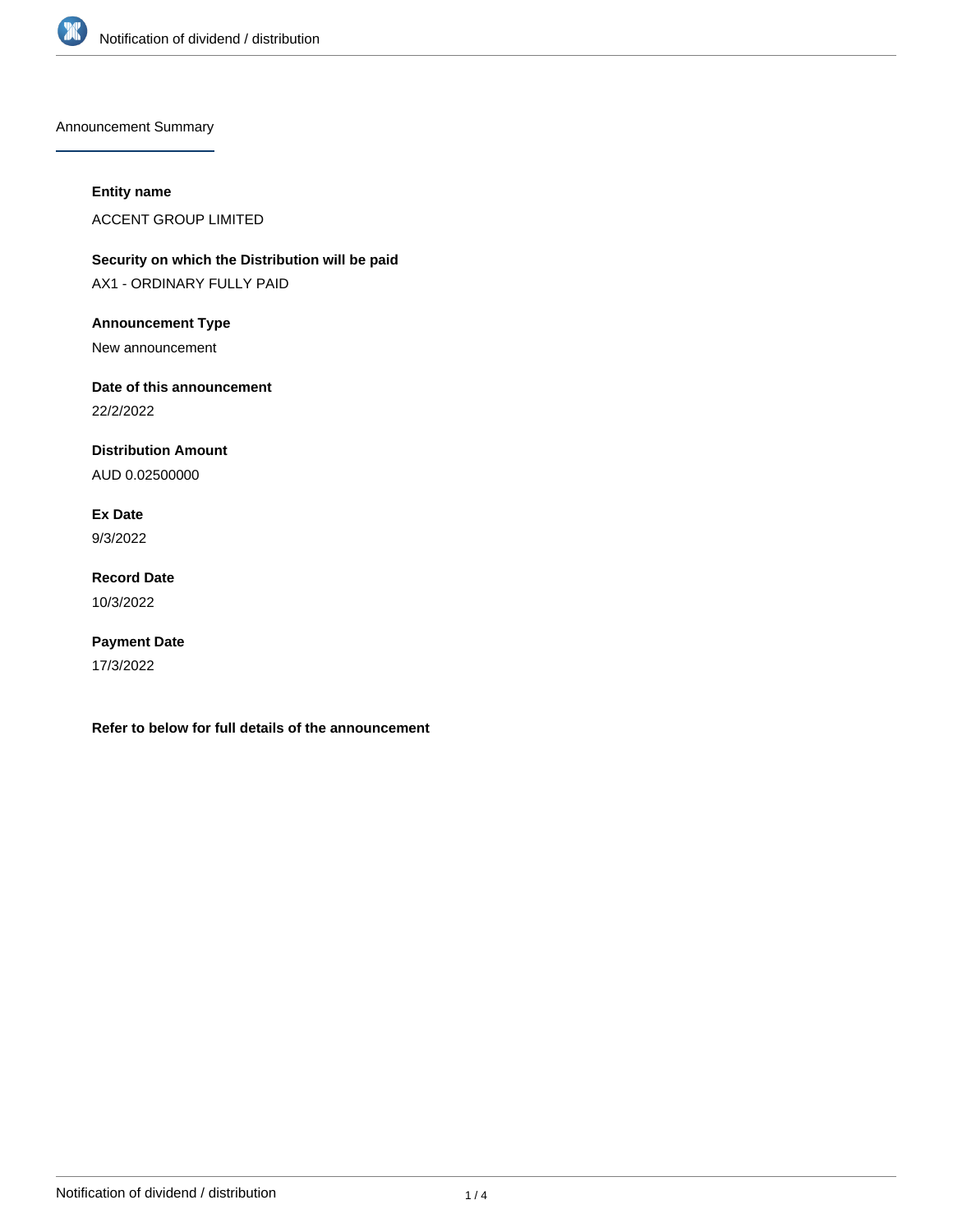

Announcement Details

Part 1 - Entity and announcement details

#### **1.1 Name of +Entity**

ACCENT GROUP LIMITED

**1.2 Registered Number Type** ABN

**Registration Number**

85108096251

**1.3 ASX issuer code**

AX1

#### **1.4 The announcement is** New announcement

**1.5 Date of this announcement** 22/2/2022

**1.6 ASX +Security Code** AX1

**ASX +Security Description** ORDINARY FULLY PAID

Part 2A - All dividends/distributions basic details

**2A.1 Type of dividend/distribution C** Ordinary

**2A.2 The Dividend/distribution:**

relates to a period of six months

**2A.3 The dividend/distribution relates to the financial reporting or payment period ending ended/ending (date)** 26/12/2021

**2A.4 +Record Date**

10/3/2022

**2A.5 Ex Date** 9/3/2022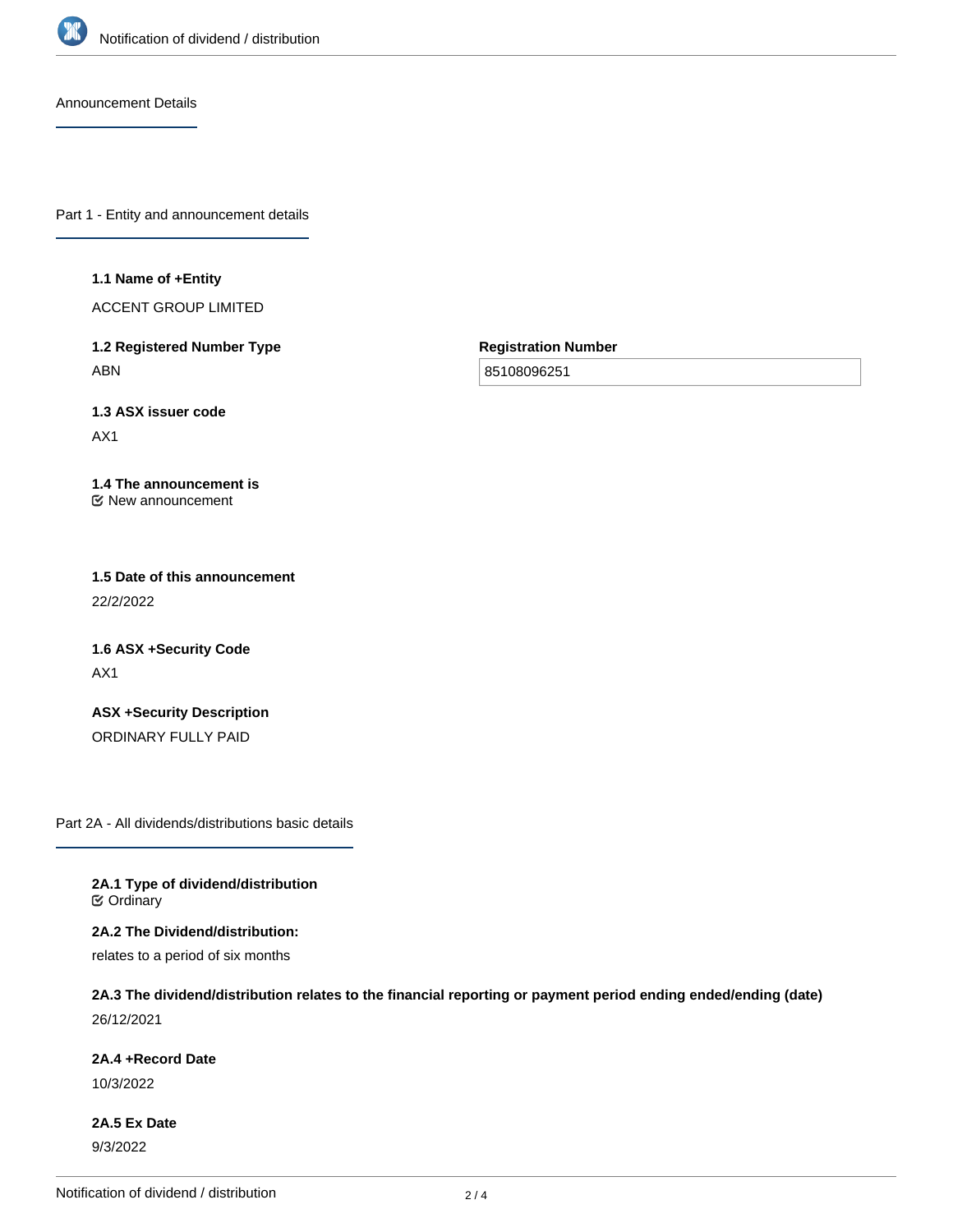#### **2A.6 Payment Date**

17/3/2022

**2A.7 Are any of the below approvals required for the dividend/distribution before business day 0 of the timetable?**

- **•** Security holder approval
- **Court approval**
- **Lodgement of court order with +ASIC**
- **ACCC approval**
- **FIRB approval**
- **Another approval/condition external to the entity required before business day 0 of the timetable for the dividend/distribution.**

No

**2A.8 Currency in which the dividend/distribution is made ("primary currency")**

AUD - Australian Dollar

**2A.9 Total dividend/distribution payment amount per +security (in primary currency) for all dividends/distributions notified in this form**

AUD 0.02500000

**2A.10 Does the entity have arrangements relating to the currency in which the dividend/distribution is paid to securityholders that it wishes to disclose to the market?** No

**2A.11 Does the entity have a securities plan for dividends/distributions on this +security?** We do not have a securities plan for dividends/distributions on this security

**2A.12 Does the +entity have tax component information apart from franking?** No

Part 3A - Ordinary dividend/distribution

| 3A.1 Is the ordinary dividend/distribution estimated at     | 3A.1a Ordinary dividend/distribution estimated amount      |
|-------------------------------------------------------------|------------------------------------------------------------|
| this time?                                                  | per +security                                              |
| <b>≝</b> No                                                 | AUD                                                        |
| 3A.1b Ordinary Dividend/distribution amount per<br>security |                                                            |
| AUD 0.02500000                                              |                                                            |
| 3A.2 Is the ordinary dividend/distribution franked?         | 3A.2a Is the ordinary dividend/distribution fully franked? |
| $\alpha$ Yes                                                | $\alpha$ Yes                                               |